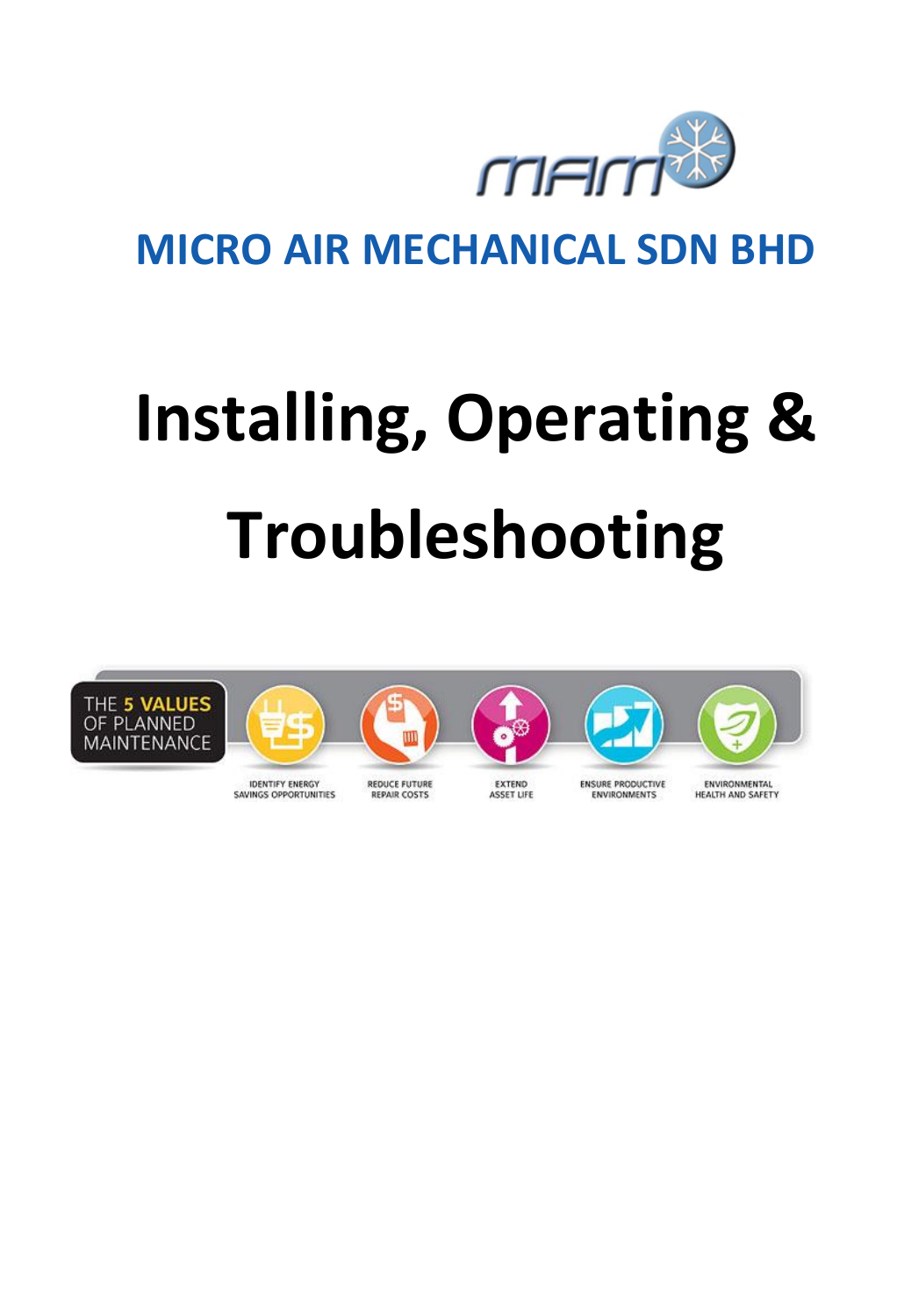## **Content**

| 1. |          |                                                                  |  |  |  |
|----|----------|------------------------------------------------------------------|--|--|--|
|    | $1.1 -$  | Transport                                                        |  |  |  |
|    | $1.2 -$  | Storage                                                          |  |  |  |
|    | $1.3 -$  | Lifting                                                          |  |  |  |
|    | $1.4 -$  | Layout and installation requirement                              |  |  |  |
|    | $1.5 -$  | Water connection                                                 |  |  |  |
| 2. |          |                                                                  |  |  |  |
|    | $2.1 -$  | Checklist before startup                                         |  |  |  |
| 3. |          |                                                                  |  |  |  |
| 4. |          |                                                                  |  |  |  |
|    | $4.1 -$  | <b>Function of Refrigerant Circuit Components</b>                |  |  |  |
|    | $4.2 -$  | <b>Function of Electrical Components</b>                         |  |  |  |
| 5. |          |                                                                  |  |  |  |
|    | $5.1 -$  |                                                                  |  |  |  |
|    | $5.2 -$  | Compressor short cycles on high pressure safety switch trip out5 |  |  |  |
|    | $5.3 -$  | Compressor runs in long cycles or run continuously               |  |  |  |
|    | $5.4 -$  | The compressor cuts out on oil pressure safety switch            |  |  |  |
|    | $5.5 -$  | Compressor cuts out through the action of main power fuse        |  |  |  |
|    | $5.6 -$  | Compressor starts with difficulty                                |  |  |  |
|    | $5.7 -$  | The compressor is noisy                                          |  |  |  |
|    | $5.8 -$  | Discharge pressure too high                                      |  |  |  |
|    | $5.9 -$  | Discharge pressure too low                                       |  |  |  |
|    | $5.10 -$ | Suction pressure too high                                        |  |  |  |
|    | $5.11 -$ | Suction pressure too low                                         |  |  |  |
| 6. |          |                                                                  |  |  |  |
| 7. |          |                                                                  |  |  |  |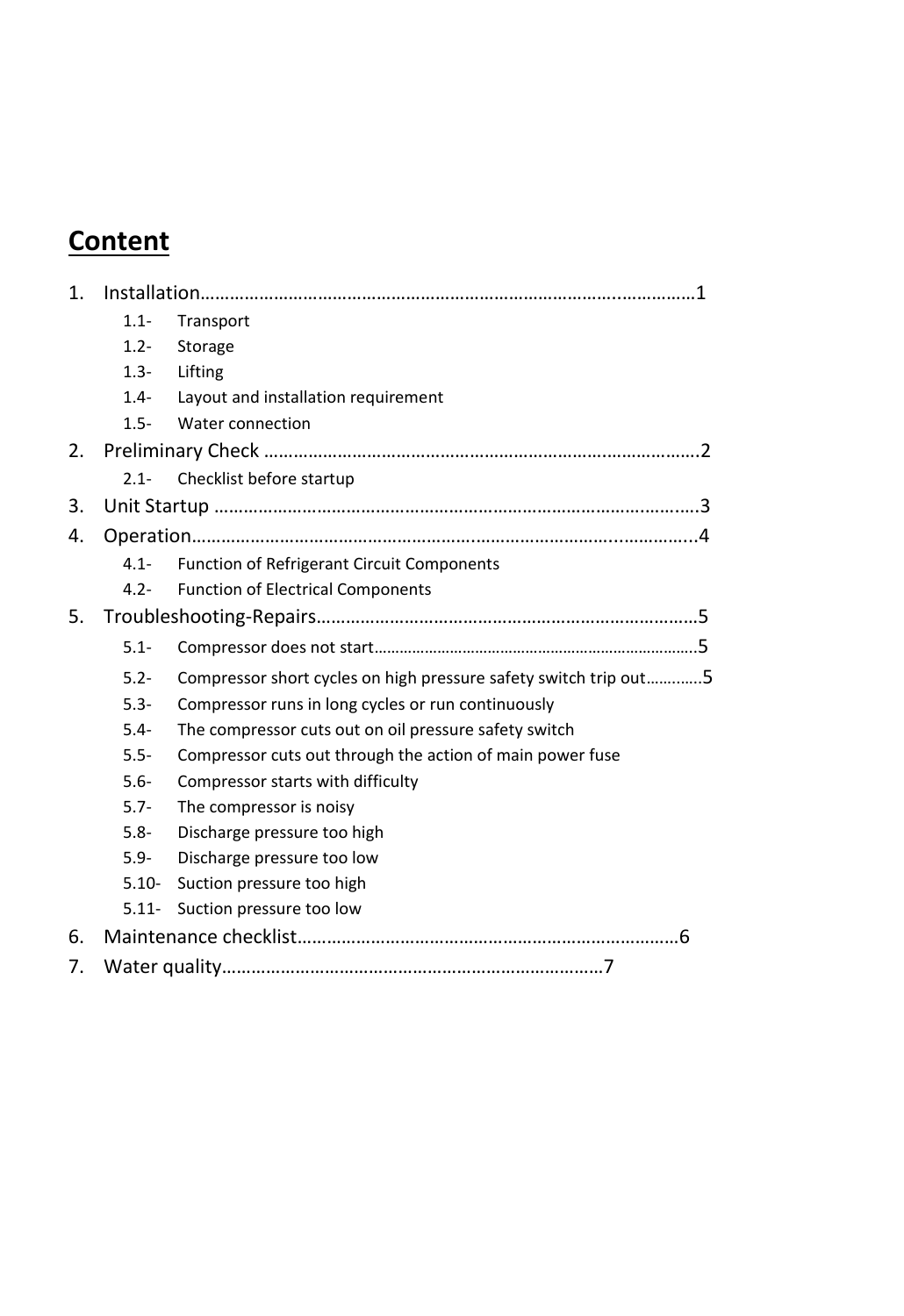## **1. Installation**

#### 1.1-Transport

On the receipt of the new unit, please check the following points. It is the customer's responsibility to ensure that the unit arrives in good working condition. Any uncertainty or damage noticed upon delivery should be reported to Micro Air Mechanical Sdn Bhd.

- The exterior of the chiller has not been damaged in any way (esp. condenser coil fins).
- The chiller delivered matches the order and delivery note.

#### 1.2-Storage

In the occasion where the chiller is to be stored for a period of time before use, users must take note of certain precautions:

- There is no water left in the chiller (water tank, pipes).
- Plastic film fully protects the unit.
- Ensure that all electrical panels are closed.
- Keep the chiller in a dry and clean area.

#### 1.3-Lifting

Prior to moving the chiller, ensure that the installation site is suitable for installing and can support the weight of the chiller with its associated services.

NOTE: Lifting and handling must be carried out carefully by qualified personnel to avoid jolting the frame, panels, electric box, condenser coil fins, etc…

#### 1.4-Layout and installation requirement

The following points are important during the installation of the chiller:

- Locate chillers where it is least affected by wind, has sufficient supply of fresh air and has minimal sun exposure.
- Certain chillers are designed for outdoor installation. Please consult MAM prior to installation.
- The ground of the installation site must be flat, leveled and has sufficient strength to support the weight of the chiller with its associated services.
- It is important that the chiller must be installed at places with sufficient free space around them to allow sufficient circulation of air ejected by the condenser fan and to allow easy maintenance and services. Insufficient space around the chiller and blockade at the direction of the fan will reduce the heat exchange capacity of the chiller as the hot air ejected by the fan will be circulated back into the chiller. If such configuration is unavoidable, air duct should be used.

#### 1.5-Water connection

The water pipes connected to the chiller must not transfer any vibration, radial or axial force to the heat exchanger. The following points are important in water connection:

- Install drain connections at all low points to allow drainage.
- Install stop valves close to entering and leaving water connections.
- After leakage test, insulate cold water pipe to prevent condensation and heat absorption which will reduce the cooling capacity.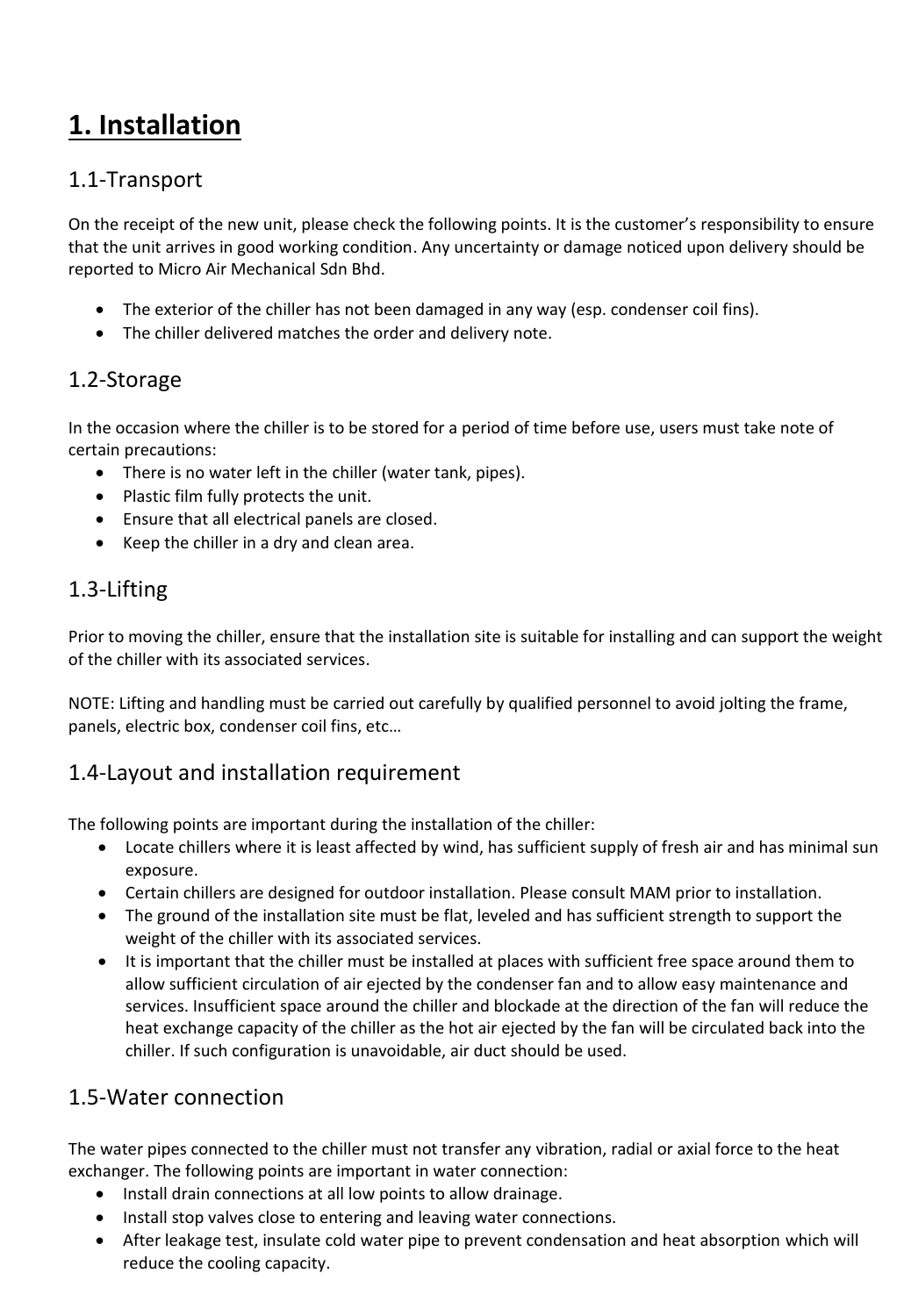## **2. Preliminary Check**

#### 2.1-Checklist before startup

Before startup or test run, make sure that all **valves** on the refrigeration circuit are fully **opened**. Starting a compressor with discharge valve closed will either trip the high pressure safety switch, **blow** the **cylinder head gasket** or **internal safety pressure disc**. After taking care of the above points, carry out the following checklist:

- 1. All apparatus interlocked with the unit (liquid pumps, cooling tower, fan, etc) are in working order.
- 2. Place all water valves and refrigerant valves in their operating positions and start the water circulating pump. Ensure that the main power supply is isolated and the unit is correctly earthed and check that earth continuity is correctly done.
- 3. Check the tightness and cleanliness of all electrical connections. Also make sure that thermostat bulbs are correctly inserted and tightened. Make sure all capillary tubes are fastened and all sensors are fitted correctly.
- 4. Make sure the power supplied to the unit corresponds to its operating voltage.
- 5. Make sure all water circuits are filled with water and air is bled out at all high points, cooling tower and fan in operating condition, water supply and overflow checked.
- 6. Reset all manually resetting safety devices where necessary. Open power circuit to all components: compressor, pumps…
- 7. Power up the unit with the disconnect switch.
- 8. On units with air cooled condenser, check for correct operation of the fan and the safety grills are tightly fastened. Ensure that the fan rotation is in correct direction.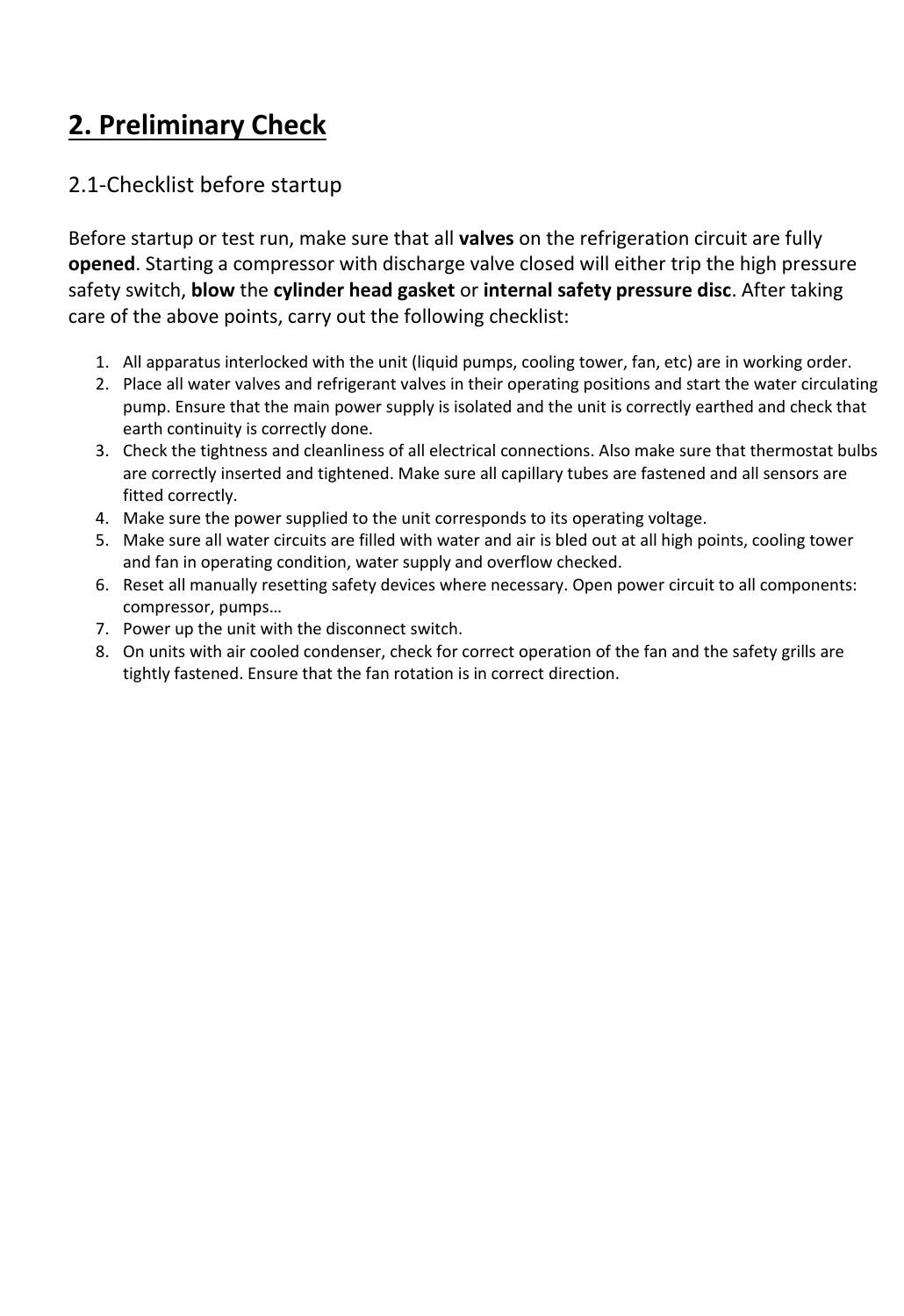## **3. Unit Startup**

- 1. Ensure that thermometers are installed in the chilled water circuit, pressure switches in the refrigerant circuit.
- 2. Start the water pump prior to start the chiller.
- 3. Press the On-Off switch. The compressor will only start if the evaporating pressure (suction) is higher than the cut-in set point of the low pressure switch.
- 4. Evaporating pressure will drop steadily and the liquid refrigerant accumulated in evaporator during storage will be emptied.
- 5. Check the current value per phase on each compressor and fan motor.
- 6. Check compressor discharge temperature.
- 7. Check suction and discharge pressures.
- 8. Check compressor suction and discharge temperatures.
- 9. Check chilled liquid entering and leaving temperatures.
- 10. Check outdoor air temperature.
- 11. Check liquid refrigerant temperature at the condenser outlet.

## **4. Operation**

#### 4.1- Function of refrigeration circuit components

#### **1. Thermostatic Expansion Valve (TEV):**

The thermostatic expansion valve is fitted on each unit based on given operating range, any replacement should be done by MAM technicians.

#### **2. Filter Drier:**

The main function of filter drier is to remove any moisture from the refrigerant which may arise from trapped air due to improper evacuation, system leaks, motor windings, etc.

#### **3. High & low pressure gauges:**

Enable instantaneous reading of suction and discharge pressure.

**4. Refrigerant pressure switch:**

Will be tripped if the discharge pressure is higher or suction pressure is lower than operating limits.

#### **5. Differential oil pressure switch:**

a) Reciprocating compressors:

The pressure switch initiates unconditional unit stoppage when the differential oil pressure drops below a preset minimum value for more than 2 minutes.

b) Screw compressors:

The pressure switch initiates unconditional unit stoppage when the differential oil pressure rises above a preset safety value.

#### 4.2- Function of electrical components:

#### **6. Fan over current protection:**

The power will be cut off if the fan current rises above the preset limit.

#### **7. Compressor over current protection:**

The power will be cut off if the compressor current rises above the preset limit.

#### **8. Indicator lights:**

Show us the cause of tripping (pump, compressor, refrigerant low pressure or high pressure trip).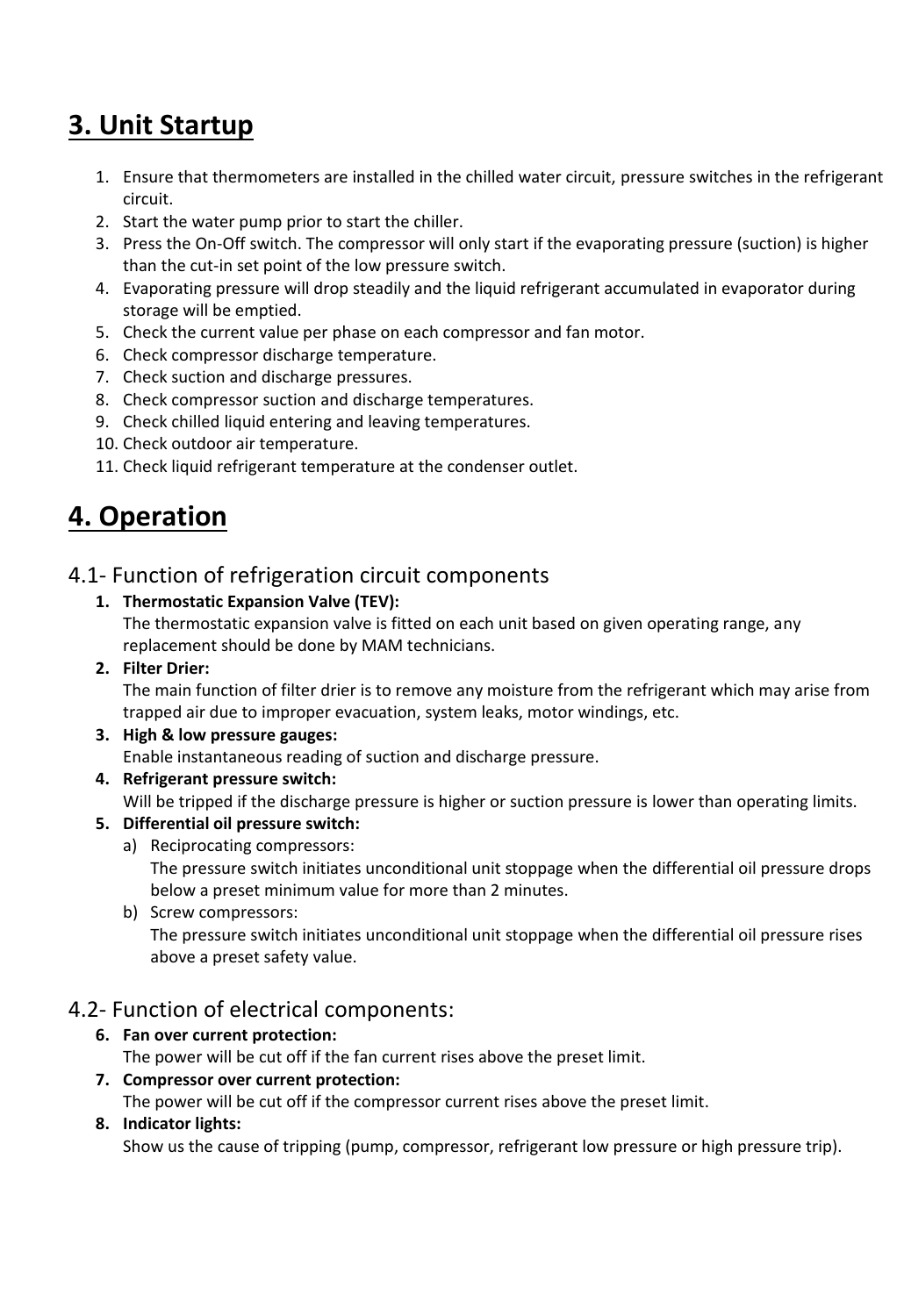# **5. Troubleshooting - Repairs**

| Problem                                                                                                                                                            | Cause                                                                           | <b>Solution</b>                                                                                                                      |  |  |
|--------------------------------------------------------------------------------------------------------------------------------------------------------------------|---------------------------------------------------------------------------------|--------------------------------------------------------------------------------------------------------------------------------------|--|--|
| 5.1-Compressor does not start                                                                                                                                      |                                                                                 |                                                                                                                                      |  |  |
| -Motor control circuit<br>established, compressor                                                                                                                  | -No power supply                                                                | -Check main power supply<br>and switch positions                                                                                     |  |  |
| does not run                                                                                                                                                       | -Compressor motor burnt<br>out                                                  | -Replace compressor motor                                                                                                            |  |  |
| -Low voltage reading on<br>voltmeter                                                                                                                               | -Voltage too low                                                                | -Contact power company                                                                                                               |  |  |
| -System does not start up                                                                                                                                          | -Breaker tripped or fuses<br>blown                                              | -Check condition of fuses.                                                                                                           |  |  |
|                                                                                                                                                                    | -No water in evaporator                                                         | -Measure flow rate, check<br>water pump, water circuit<br>and filter                                                                 |  |  |
|                                                                                                                                                                    | -Oil pressure switch tripped                                                    | -Check oil pressure switch<br>and determine the cause of<br>the trip out                                                             |  |  |
|                                                                                                                                                                    | -Low pressure safety switch<br>tripped                                          | -Check suction pressure, low<br>pressure safety switch &<br>switch differential                                                      |  |  |
|                                                                                                                                                                    | -High pressure safety switch<br>tripped                                         | -Check discharge pressure<br>and high pressure safety<br>switch                                                                      |  |  |
| -Normal operation with too<br>frequent starts and<br>stoppages due to action of<br>low pressure safety switch.<br>Occasional presence of<br>bubbles in sightglass. | -Low refrigerant charge                                                         | -Check the charge through<br>the sightglass, carry out a<br>leak test, then top up<br>refrigerant charge                             |  |  |
| -Suction pressure too low,<br>Filter drier frozen up                                                                                                               | -Filter drier obstructed                                                        | -Check the state of filter<br>drier and replace if necessary                                                                         |  |  |
|                                                                                                                                                                    | -Expansion valve closed                                                         | -Check bulb, capillaries and<br>operation of valve                                                                                   |  |  |
|                                                                                                                                                                    | 5.2-Compressor short cycles on high pressure safety switch trip out             |                                                                                                                                      |  |  |
|                                                                                                                                                                    | -High pressure safety switch<br>trips out                                       | -Check high pressure safety<br>switch differential                                                                                   |  |  |
|                                                                                                                                                                    | -Low water flow in condenser<br>or dusty condenser coil (poor<br>heat exchange) | -Check water pumps,<br>cleanliness of coils and fan<br>operation                                                                     |  |  |
| Problem                                                                                                                                                            | Cause                                                                           | <b>Solution</b>                                                                                                                      |  |  |
|                                                                                                                                                                    | -Incondensibles in the<br>refrigeration circuit                                 | -Bleed from circuit and top<br>up refrigerant charge (direct<br>discharge of refrigerant into<br>the atmosphere is not<br>permitted) |  |  |
| 5.3-Compressor runs in long cycles or run continuously                                                                                                             |                                                                                 |                                                                                                                                      |  |  |
|                                                                                                                                                                    | -Faulty control thermostat                                                      | -Check operation                                                                                                                     |  |  |
| -Temperature too low in                                                                                                                                            | -Chilled water thermostat set                                                   | -Adjust it                                                                                                                           |  |  |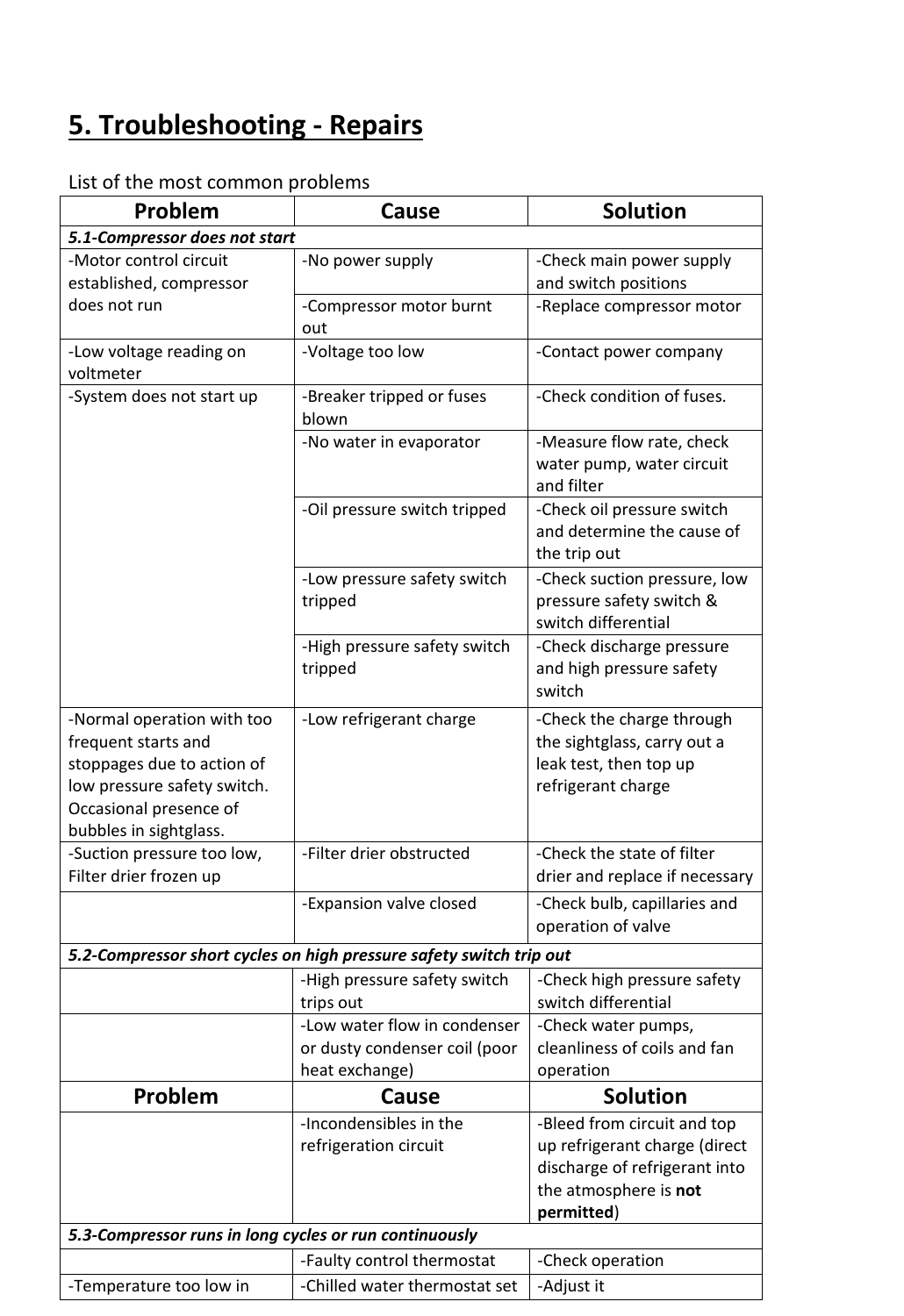| conditioned space                                                                     | too low                                                    |                                                                                                                                                                                 |  |
|---------------------------------------------------------------------------------------|------------------------------------------------------------|---------------------------------------------------------------------------------------------------------------------------------------------------------------------------------|--|
| -Bubbles in sightglass                                                                | -Low refrigerant charge                                    | -Check refrigerant charge in<br>sightglass and top up if<br>necessary                                                                                                           |  |
|                                                                                       | -Filter drier partly obstructed                            | -Check the drier and replace<br>if necessary                                                                                                                                    |  |
|                                                                                       | -Expansion valve partly<br>closed                          | -Check expansion valve bulb<br>and capillary, measure<br>superheat                                                                                                              |  |
|                                                                                       | -Liquid line valve not opened<br>far enough                | - Open the valve completely                                                                                                                                                     |  |
| -Noisy compressor or<br>abnormally high suction<br>pressure/low discharge<br>pressure | -Leaky pressure valves                                     | -Check valve gas-tightness,<br>replace valve plate if<br>necessary. Tighten<br>compressor bolts and nuts                                                                        |  |
| 5.4-The compressor cuts out on oil pressure safety switch                             |                                                            |                                                                                                                                                                                 |  |
|                                                                                       | -Oil pressure switch tripped                               | -Check operation of oil<br>pressure safety switch                                                                                                                               |  |
| -Oil level in sightglass is too<br>low                                                | -Oil pressure too low                                      | -Check oil level in sightglass<br>on the crankcase, check the<br>cleanliness of the oil filter,<br>check the oil pump                                                           |  |
| -Visible oil leak/ Oil level too<br>low                                               | -Low oil charge                                            | -Check that there is no<br>leakage and add oil                                                                                                                                  |  |
|                                                                                       | -Leaky oil sump                                            | -Repair and add oil                                                                                                                                                             |  |
| -Suction line unusually cold,<br>compressor noisy                                     | -Liquid refrigerant present in<br>the compressor crankcase | -Check appearance of the oil<br>in the sightglass. Measure<br>temperature of oil pump,<br>measure superheat at<br>expansion valve, check that<br>valve bulb is tightly attached |  |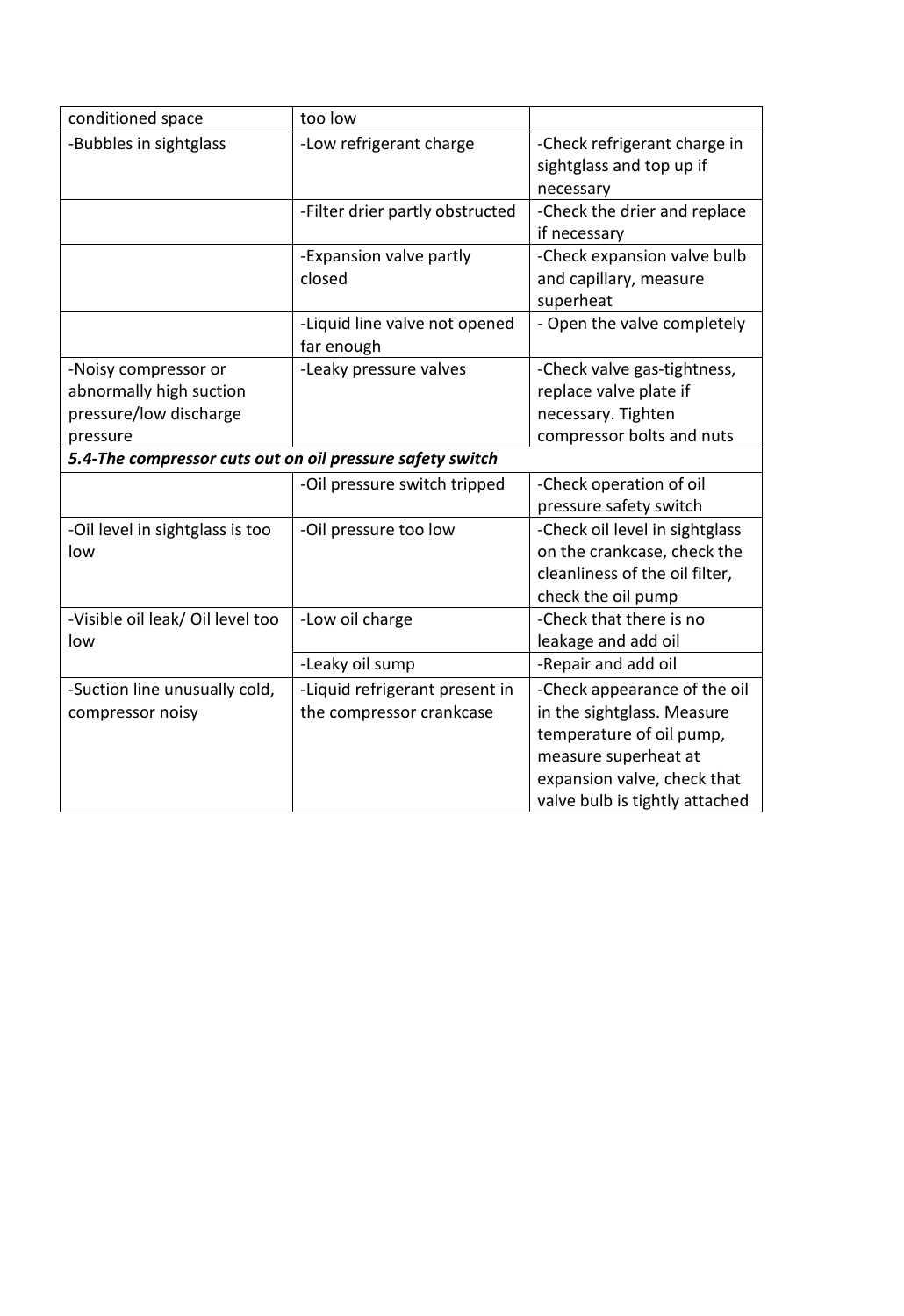| Problem                                | Cause                                                          | <b>Solution</b>                |  |
|----------------------------------------|----------------------------------------------------------------|--------------------------------|--|
|                                        | -Poor heat exchange in the                                     | -Check water flow. Check       |  |
|                                        | evaporator                                                     | fouling by measuring the       |  |
|                                        |                                                                | water pressure drop.           |  |
|                                        |                                                                | Excessive oil migration in the |  |
|                                        |                                                                | circuit: measure evaporating   |  |
|                                        |                                                                | pressure, superheat and the    |  |
|                                        |                                                                | temperature of the oil pump    |  |
|                                        | 5.5- Compressor cuts out through the action of main power fuse |                                |  |
|                                        | -Power supply on two phases                                    | -Check power supply voltage    |  |
|                                        | only                                                           |                                |  |
|                                        | -Faulty motor windings                                         | -Replace the compressor        |  |
|                                        | -Compressor seized                                             | -Replace the compressor        |  |
| 5.6- Compressor starts with difficulty |                                                                |                                |  |
|                                        | -Faulty windings                                               | -Replace the compressor        |  |
|                                        | -Mechanical problem                                            | -Replace the compressor        |  |
| 5.7- The compressor is noisy           |                                                                |                                |  |
| -Compressor knocking                   | -Broken mechanical parts in                                    | -Replace compressor            |  |
|                                        | compressor                                                     |                                |  |
| -Suction line is unusually             | -Liquid slugging                                               | Check superheat and that       |  |
| cold                                   |                                                                | the expansion valve bulb is    |  |
|                                        |                                                                | correctly installed            |  |
|                                        | -Expansion valve blocked in                                    | Repair or replace              |  |
|                                        | open position                                                  |                                |  |
|                                        | -Broken suction valve                                          | Replace broken valves          |  |
| -High discharge pressure.              | -Pressure operated water                                       | -Clean the valve. Install an   |  |
| The water regulating valve             | valve is not working, water                                    | expansion tank upstream of     |  |
| or the pressure operated               | pressure is too high or                                        | the valve                      |  |
| water valve taps or knocks             | irregular                                                      |                                |  |
| Compressor shuts down                  | -Low oil charge                                                | -Add oil                       |  |
| due to action of oil pressure          |                                                                |                                |  |
| safety switch                          |                                                                |                                |  |
| 5.8- Discharge pressure too high       |                                                                |                                |  |
| -Water is too hot at the               | -Water flow too low or water                                   | -Adjust the pressure           |  |
| condenser outlet                       | temperature too high in                                        | operated water valve or the    |  |
|                                        | condenser                                                      | thermostat on the cooling      |  |
|                                        |                                                                | tower                          |  |
| -Water is too cold at                  | -Condenser tubes fouled                                        | -Clean the tubes               |  |
| condenser outlet                       |                                                                |                                |  |
| -Condenser abnormally hot              | -Presence of air or                                            | -Purge incondensibles          |  |
|                                        | incondensibles in the                                          | and/or air or bleed excess     |  |
|                                        | refrigerant circuit or                                         | refrigerant.                   |  |
|                                        | refrigerant charge too high                                    |                                |  |
| -Chilled water leaving                 | -Excess cooling load                                           | -Reduce load and reduce        |  |
| temperature too high                   |                                                                | water flow if necessary        |  |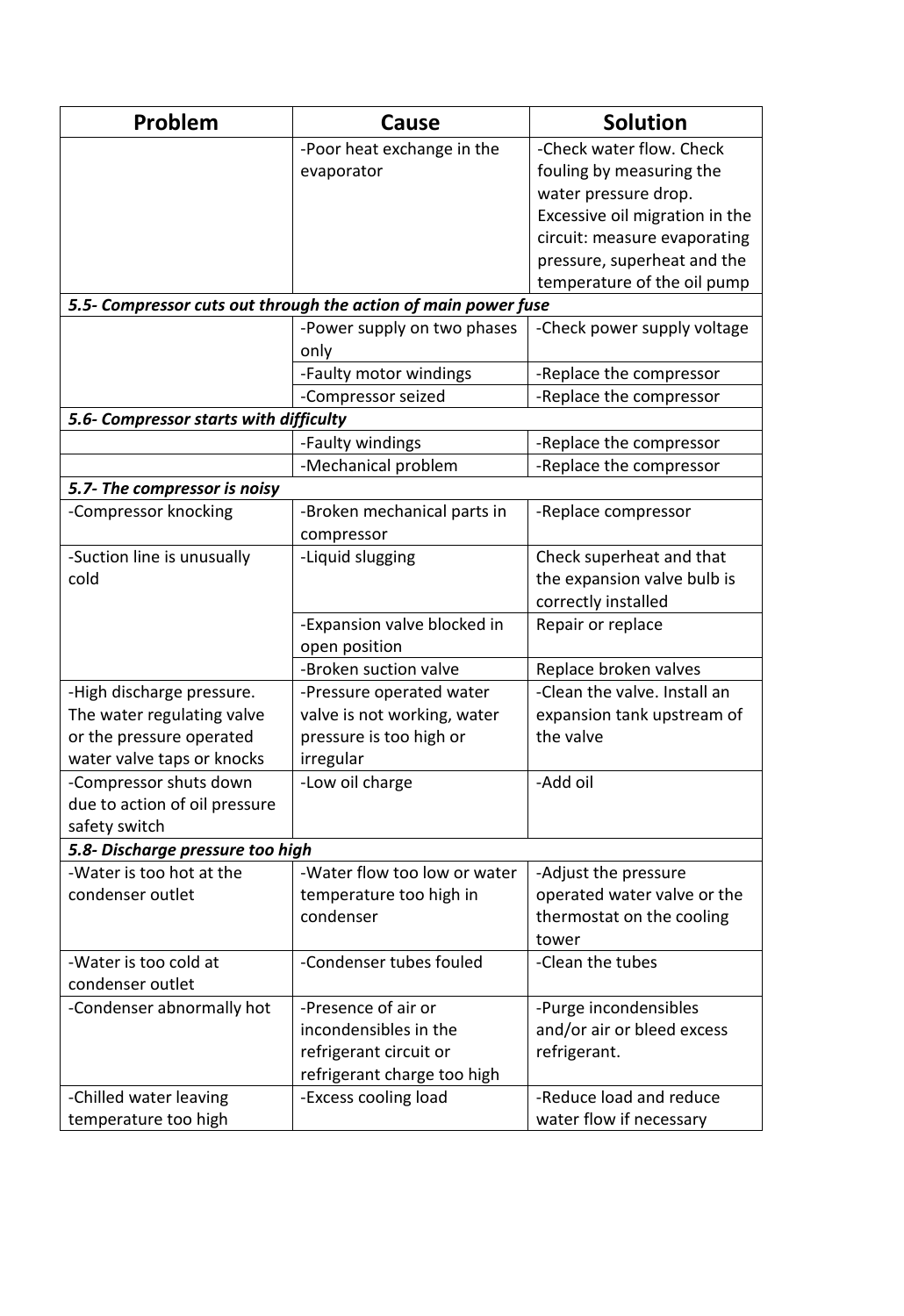| Problem                                                                         | Cause                                                                | <b>Solution</b>                                                                                                           |  |
|---------------------------------------------------------------------------------|----------------------------------------------------------------------|---------------------------------------------------------------------------------------------------------------------------|--|
| 5.9- Discharge pressure too low                                                 |                                                                      |                                                                                                                           |  |
| -Water is too cold at<br>condenser outlet                                       | -Condenser water flow too<br>high or water temperature is<br>too low | -Adjust the pressure<br>operated water valve or<br>thermostat on cooling tower                                            |  |
| -Bubbles in sightglass                                                          | -Low refrigerant charge                                              | -Carry out a leak test, repair<br>the leak and top up<br>refrigerant charge                                               |  |
| 5.10- Suction pressure too high                                                 |                                                                      |                                                                                                                           |  |
| -The compressor runs<br>continuously                                            | -Too much cooling demand<br>on evaporator                            | -Check the system                                                                                                         |  |
| -Suction line is unusually<br>cold, liquid refrigerant<br>returns to compressor | -Expansion valve opened too<br>far                                   | -Adjust superheat and check<br>that the expansion valve<br>bulb is correctly fitted in<br>place                           |  |
|                                                                                 | -Expansion valve blocked in<br>open position                         | -Repair or replace                                                                                                        |  |
| 5.11- Suction pressure too low                                                  |                                                                      |                                                                                                                           |  |
| -Bubbles in sightglass                                                          | -Low refrigerant charge                                              | -Carry out a leak test, repair<br>the leak and top up<br>refrigerant charge                                               |  |
| -Excessive pressure drop<br>through the filter-drier                            | -Filter drier obstructed                                             | -Replace filter drier                                                                                                     |  |
| -No refrigerant passing<br>through the expansion valve                          | -Expansion valve has lost its<br>charge                              | -Replace the bulb                                                                                                         |  |
| -Loss of capacity                                                               | -Expansion valve obstructed                                          | -Clean or replace                                                                                                         |  |
| -Conditioned space too cold                                                     | -Control thermostat stucked<br>in closed position                    | -Repair or replace                                                                                                        |  |
| -Compressor short-cycling                                                       | -Capacity modulation setting<br>too low                              | -Adjust                                                                                                                   |  |
| -Superheat value too high                                                       | -Excessive pressure drop in<br>the evaporator                        | -Check external equalizing<br>line on the expansion valve                                                                 |  |
| -Low pressure drop in the<br>evaporator                                         | -Low water flow                                                      | -Check water flow. Check the<br>condition of the filters, look<br>for obstructions in the<br>chilled water circuit piping |  |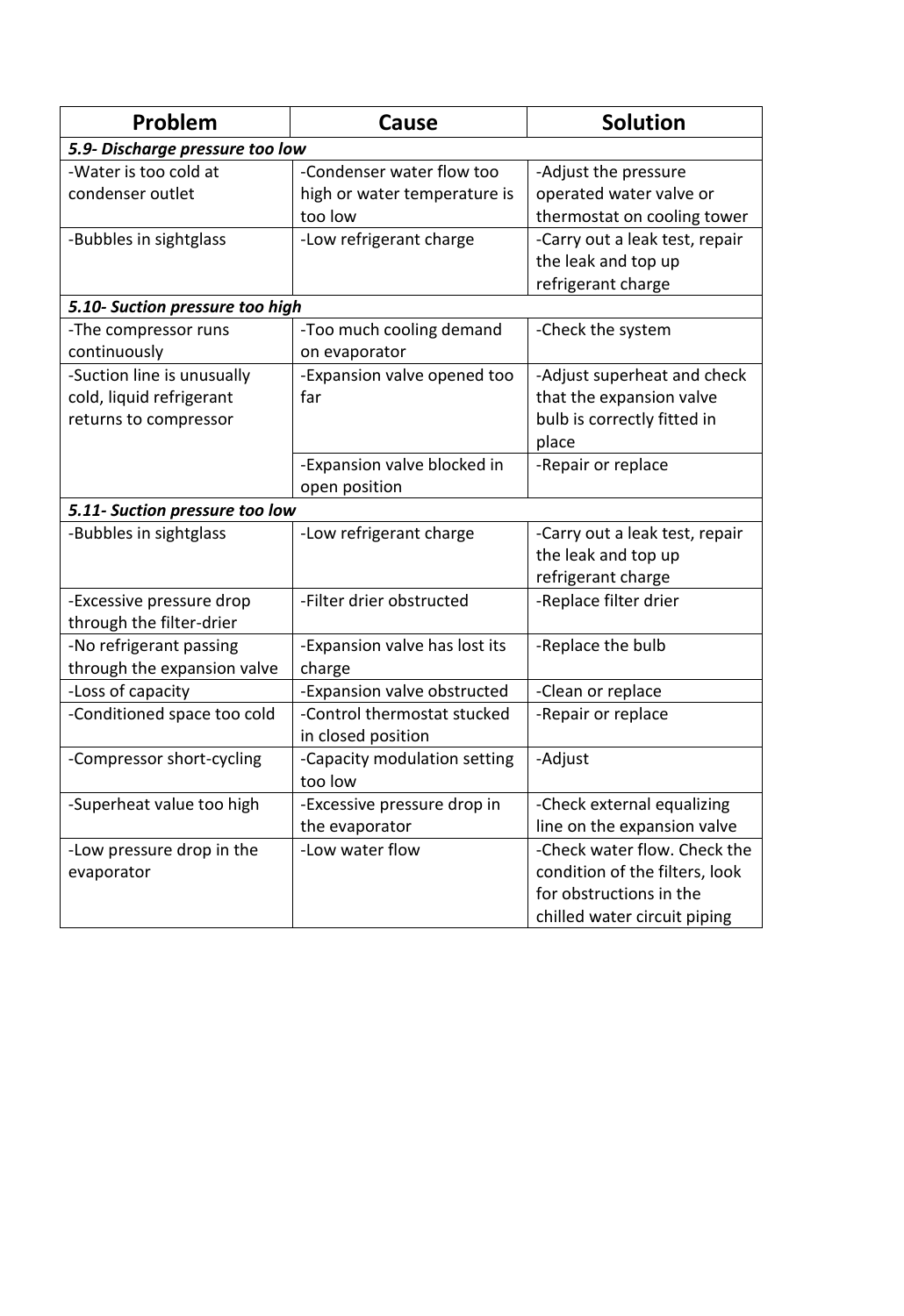Maintenance contract We recommend you make a contract for maintenance with a MicroAir after-sales service center or dealer capable of professional inspection. For details, contact your dealer. Refrigerant oil Because a special type of refrigerant oil has been used, do not mix any of different type of oil. The refrigerant oil used for the unit:

#### SH-170/ BSE 170

Do not discharge the refrigerants into the atmosphere blindly. It is requited to recover the refrigerant as stipulated by law when disposing the unit. Daily checks To maintain the unit in prime operating condition, check the following items practically, making adjustments where necessary and keeping a record of all checks. Values under "Passing grade" are indicated for refrigerating machines under typical operating conditions. Any value outside this range cannot be simply regarded as abnormal value.

| When to<br>check | <b>Check</b><br>item         | <b>Check method</b>                                                                                   | <b>Passing grade</b>                                                                                                                      | <b>Results</b> |
|------------------|------------------------------|-------------------------------------------------------------------------------------------------------|-------------------------------------------------------------------------------------------------------------------------------------------|----------------|
|                  | 1.Dischange<br>pressure      | Check the pressure gauge                                                                              | $1.3 - 2.4 MPa$                                                                                                                           | MPa            |
|                  | 2.Suction<br>pressure        | Check the suction pressure<br>gauge.                                                                  | $-0.35$ 0.6MPa                                                                                                                            | MPa            |
|                  | 3. Power supply              | Check using a voltmeter                                                                               | Within $\pm$ 10% of the rated voltage.                                                                                                    |                |
| <b>Daily</b>     | 4.chilled water              |                                                                                                       | ~5 10 $°C$ (cooling)                                                                                                                      |                |
|                  | temperature at<br>outlet     | Check the thermometer.                                                                                |                                                                                                                                           |                |
|                  | 5. vibration and<br>noises   | Listen for noises and feel for<br>vibrations.                                                         | No abnormal vibrations or noises.                                                                                                         |                |
|                  | 6.Ambient<br>temperature     | Check the thermometer.                                                                                | For year round cooling operation model, more than -<br>15℃ Max. 43℃, more than -5℃                                                        |                |
|                  | 1. Refrigerant<br>charge     | Check the suction and<br>discharge pressure.                                                          | Shall be within the above suction and discharge<br>pressure ranges.                                                                       | <b>MPa</b>     |
|                  | 2. Refrigerant oil<br>charge | Check the compressor oil<br>gauge.                                                                    | Refrigerant oil is within range on the gauge.                                                                                             | Oil gauge      |
| <b>Monthly</b>   | 3. Dirt on fins              | Inspect visually                                                                                      | No accumulated dirt                                                                                                                       |                |
|                  | 4. water quality             | Check the water quality<br>standards which should be<br>in accordance with Micro air<br>or equivalent | See [water quality]. According to the water quality<br>standards provided for by micro air in the chilled<br>water system under JRAGL-02) |                |
|                  |                              |                                                                                                       |                                                                                                                                           |                |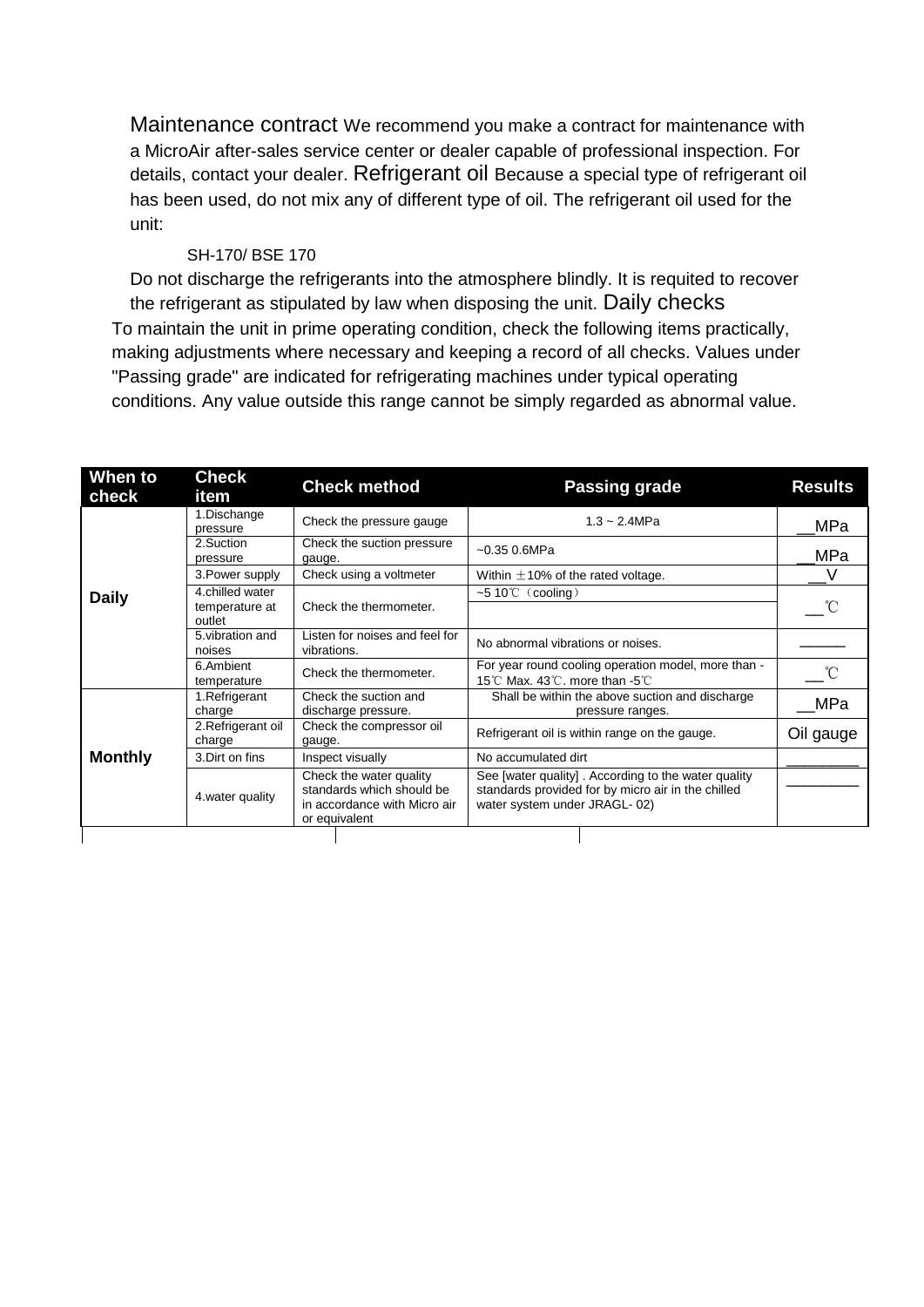# **Precautions for Prolonged Stop Period**

• Be sure to turn off the power supply switch. If you forget to turn off the power



#### ● Do not allow water to remain in the water piping during prolonged stop periods.

For prolonged stop periods you should fill the water pipes with antifreeze or drain all the water out from the pipes. Failure to do so could result in leaking.

supply switch, electricity is still supplied to the crank case, consuming several watts of power. In order to conserve electricity, be sure to turn off the power supply switch.

• Drain water out from the water piping. In winter, water in the piping may freeze causing equipment damage. (For details, Microair.)

After a prolonged stop period, you should turn the power supply switch on at least six hours before running the chiller again. This is done in order to provide electricity to the crank case heater.

#### **CHILLER MAINTENANCE**

Following are some of the recommended performance monitoring and maintenance tasks for Chillers & DX

units. The frequency of these tasks should be as indicated below or based on operating experience -

- External visual Inspections weekly
- Refrigerant Analysis annual
- Oil Analysis annual
- Vibration Analysis annual
- Calibration of controls and instrumentation annual
- Change Oil and Oil Filter semi annual
- Change Refrigerant Filter or Filter/Drier annual
- Clean Condenser Tubes (water cooled) annual or based on water quality
- Clean Condenser Fins (air cooled) annual
- Clean Oil Cooler Tubes (water cooled) annual
- Clean Evaporator Tubes (chillers) bi annual
- Clean Evaporator Fins (DX units) annual
- Condenser Tubes Eddy Current Test (raw water cooled) bi annual or based on water quality
- Internal Inspections & overhaul Every 5 yrs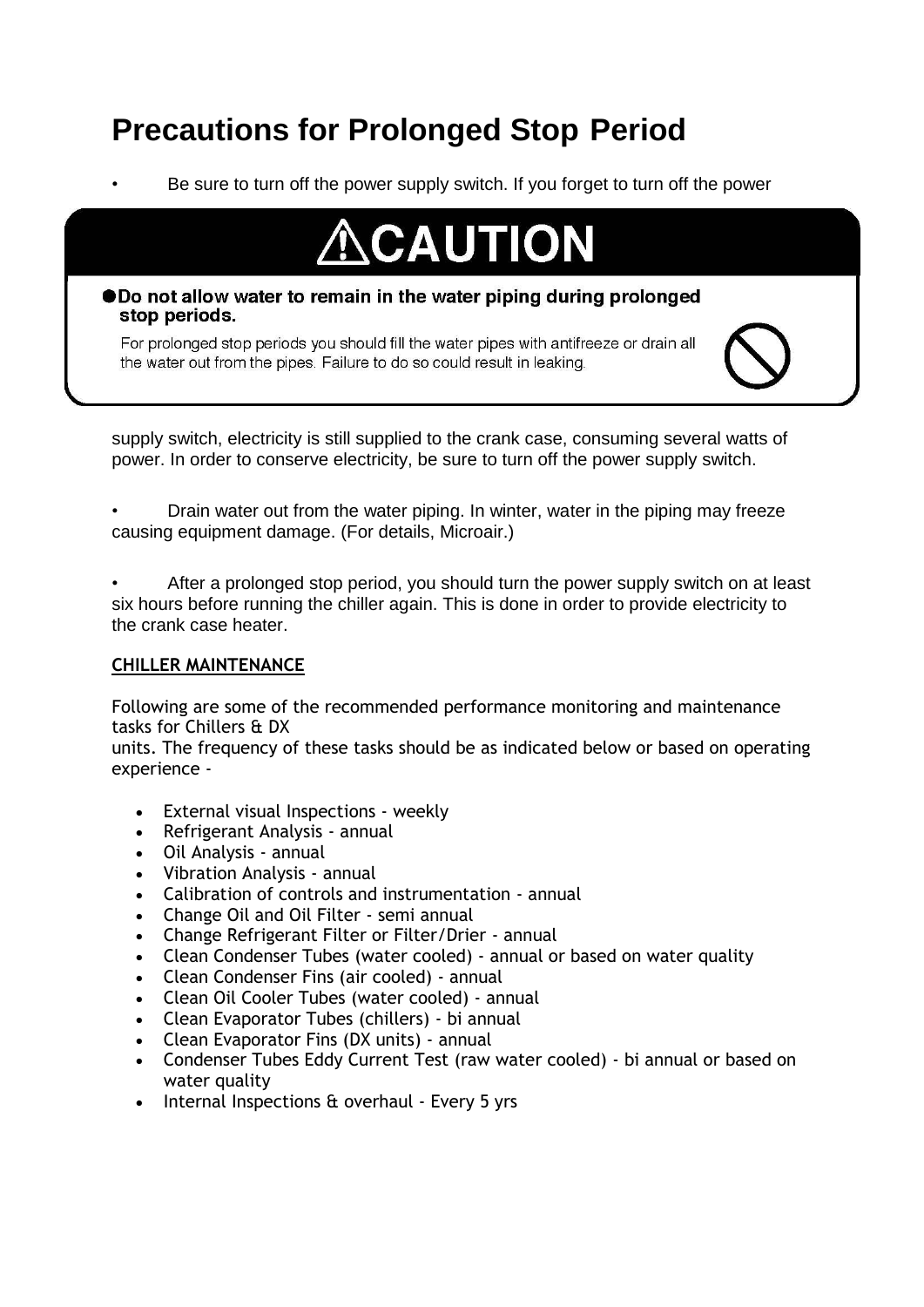The internal inspection/overhaul should include the following -

Compressor Journal &Thrust Bearings, Compressor & Motor Oil Seals, Motor End Bearing , Compressor Motor Megger, Controls/electrical connections, Relief Valve,

Hot gas bypass valve if equipped, thermostatic expansion valves, solenoid valves.

Additional items for Screw machines - Refrigerant Float Valve System, Economizer damper,

Additional items for reciprocating machines - Compressor suction and discharge valves.

Periodic Replacement of vulnerable components - Every 5 yrs

Following components should be considered for periodic replacement - Oil Heater Thermostat, Capacity Controls, Load Recycle switch, motor bearing and oil temperature

switches, Start/Stop Program Timer, solenoid valves, thermostatic expansion valves.

Additional items for centrifugal machines - Guide vane cycle timer, Guide vane solenoid valve.



Minimize system down-time



Reduce equipment repairs



Lower energy costs



**Extend** the life of your equipment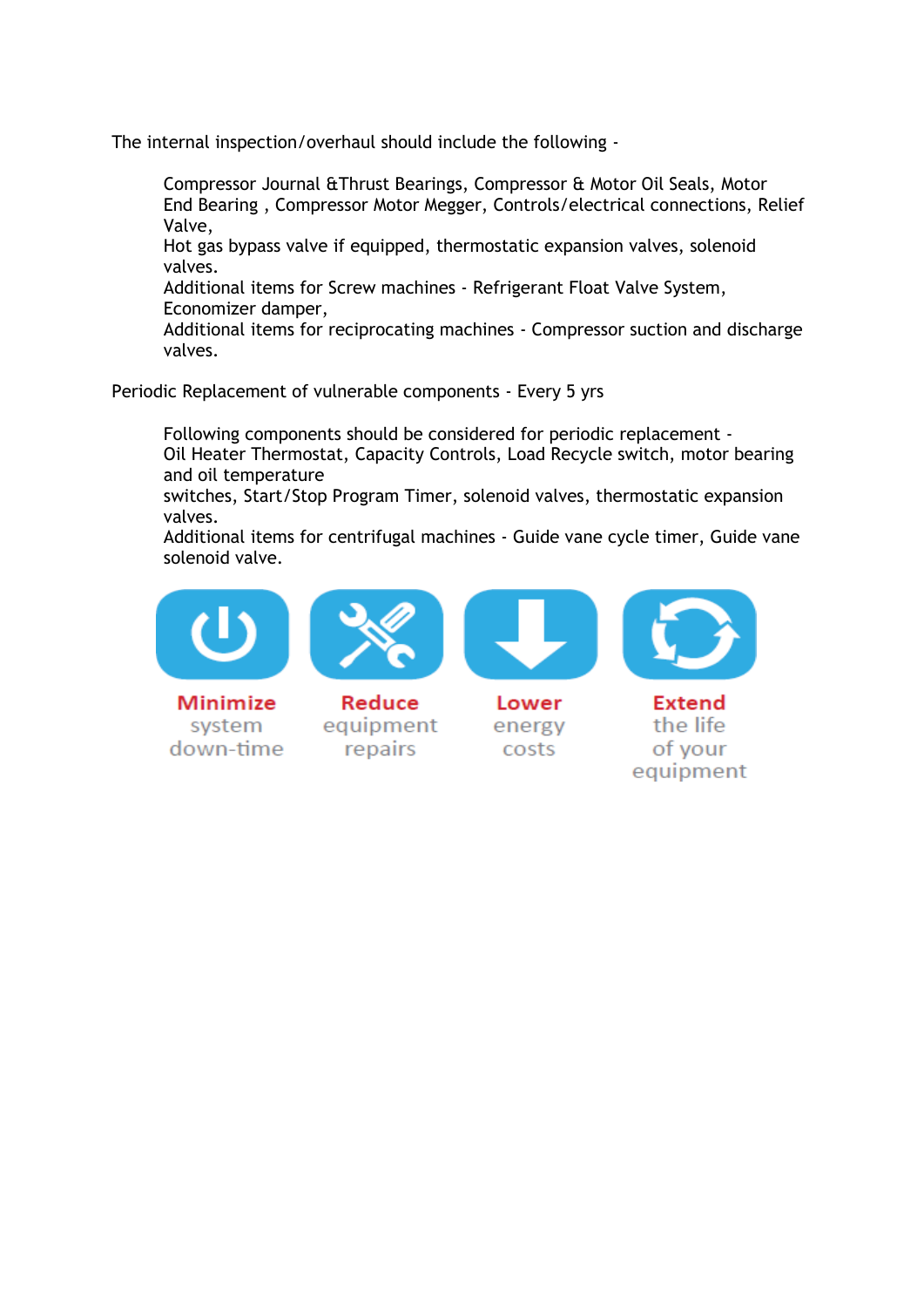# **What to do When Not Functioning Properly**

| Symptom                                                                                                                                                   | <b>Cause</b>                                                                                                         |
|-----------------------------------------------------------------------------------------------------------------------------------------------------------|----------------------------------------------------------------------------------------------------------------------|
| The chiller is stopped during at nights when<br>the temperature falls to round $0^{\circ}$ c, and the<br>pump not runs (chiller is receving electricity). | The chiller is equipped with a pump for preventing<br>water inside the piping from freezing that force-<br>operates. |
|                                                                                                                                                           |                                                                                                                      |
| The following cases are not malfunctions.                                                                                                                 |                                                                                                                      |

.

#### 6.Before requesting after-sales service, please check the following items

| PREVENTATIVE MAINTENANCE SCHEDULE                                     |               |                            |                           |  |  |  |
|-----------------------------------------------------------------------|---------------|----------------------------|---------------------------|--|--|--|
| <b>OPERATION</b>                                                      | <b>WEEKLY</b> | <b>MONTHLY</b><br>(Note 1) | <b>ANNUAL</b><br>(Note 2) |  |  |  |
| <b>General</b>                                                        |               |                            |                           |  |  |  |
| Complete unit log and review (Note 3)                                 | X             |                            |                           |  |  |  |
| Inspect unit for loose or damaged components and visible leaks        |               | $\mathbf{X}$               |                           |  |  |  |
| Inspect thermal insulation for integrity                              |               |                            | X                         |  |  |  |
| Clean and paint as required                                           |               |                            | X                         |  |  |  |
|                                                                       |               |                            |                           |  |  |  |
| Electrical (* including the optional VFD)                             |               |                            |                           |  |  |  |
| Sequence test controls *                                              |               |                            | X                         |  |  |  |
| Check contactors for pitting, replace as required *                   |               |                            | X                         |  |  |  |
| Check terminals for tightness, tighten as necessary *                 |               |                            | X                         |  |  |  |
| Clean control panel interior *                                        |               |                            | X                         |  |  |  |
| Clean control box fan filter (Note 7) *                               | X             |                            |                           |  |  |  |
| Visually inspect components for signs of overheating *                |               | X                          |                           |  |  |  |
| Verify compressor and oil heater operation                            |               | $\mathbf X$                |                           |  |  |  |
| Megger compressor motor                                               |               |                            | X                         |  |  |  |
| <b>Refrigeration/Lubricant</b>                                        |               |                            |                           |  |  |  |
| Leak test                                                             |               | X                          |                           |  |  |  |
| Check liquid line sight glasses for clear flow                        | X             |                            |                           |  |  |  |
| Check compressor oil sight glass for correct level (lubricant charge) | X             |                            |                           |  |  |  |
| Check filter-drier pressure drop (see manual for spec)                |               | X                          |                           |  |  |  |
| Check lubricant filter pressure drop (Note 6)                         |               | X                          |                           |  |  |  |
| Perform compressor vibration test                                     |               |                            | X                         |  |  |  |
| Perform oil analysis test on compressor oil                           |               |                            | X                         |  |  |  |
| <b>Condenser</b> (Water cooled)                                       |               |                            |                           |  |  |  |
| Clean condenser coils or tube                                         |               |                            | X                         |  |  |  |
| Check condenser inlet and outlet                                      |               |                            | X                         |  |  |  |
|                                                                       |               |                            |                           |  |  |  |
| Check shell external condition                                        |               |                            | X                         |  |  |  |
| Check flange end for damage and straighten as necessary               |               |                            | X                         |  |  |  |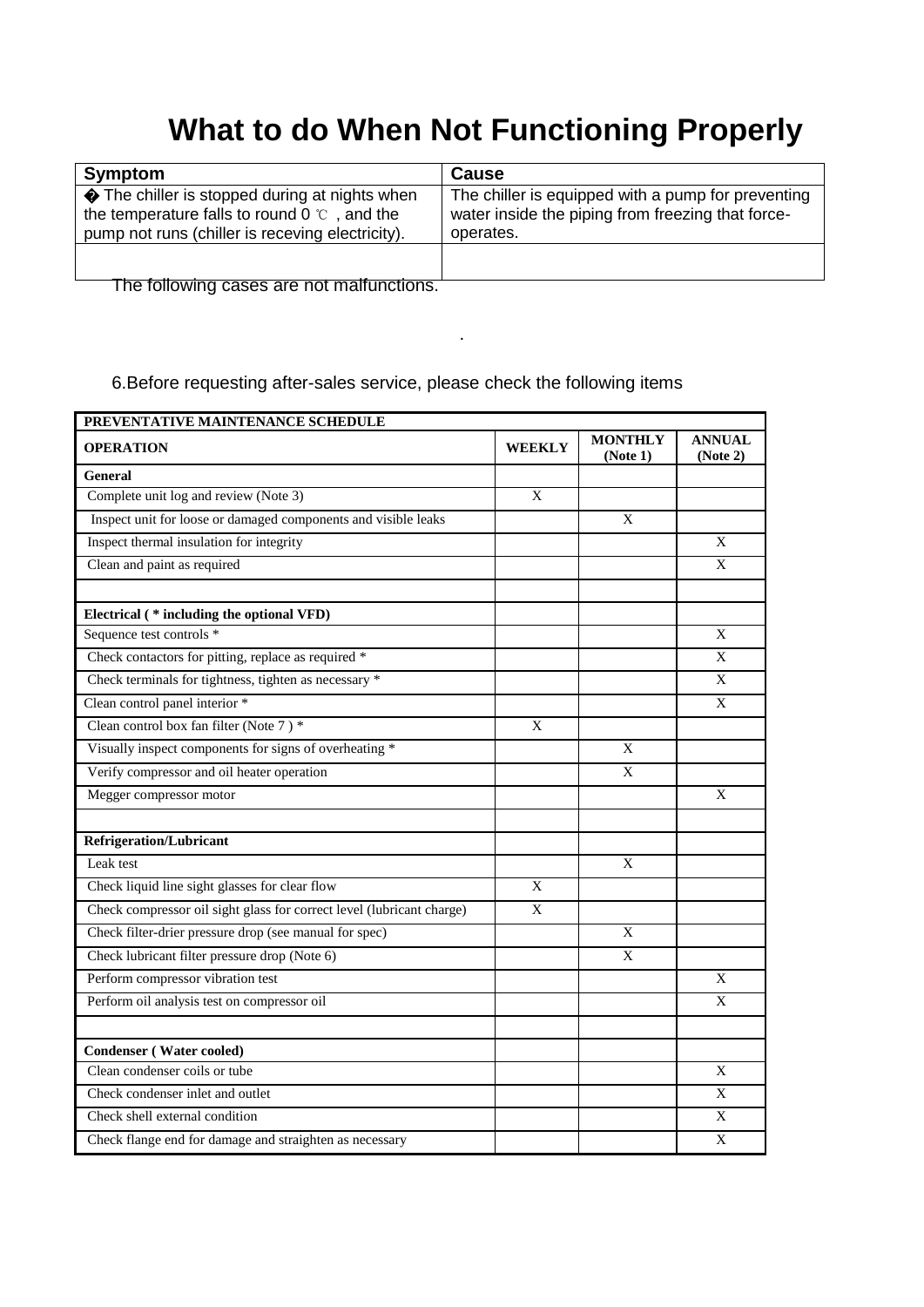# **7.Water Quality**

#### ♦ Water quality

The quality of chilled (hot) water when the chiller is running largely affects the chiller's performance and life. It is therefore very important to check the quality of before using, and to monitor the quality of water after installing the chiller. Water quality standard value for water shall be as table. Substances contained water chilling unit condenser water are thickened because water is constantly evaporated in the cooling tower. Water quality of make-up water and circulating water should be checked separately with a certain amount of make-up water and blow, while maintaining circulating water standards. Water should be treated with chemicals as required.

Water quality standards for chilled water, cooling tower water, and make-up water LAP. PBA, Syabas GL-02-1994 Guideline of water Quality for Refrigerators and Air Conditioning **Equipment** 

Note

- 1. **The circle marks in the columns on the right indicate tendency for corrosion or scale to develop.**
- 2. **Corrosion has a tendency to occur when water temperature is high (40** ℃**or higher), and ifmetals with no protective coating whatever are directly exposed to water, it would be a good idea to take effective measures against corrosion such as adding a corrosion inhibitor or deaeration treatment.**
- 3. **In a condenser water circuit that uses a closed cooling tower. condenser water and makeup water must satisfy its water quality standards for hot water system and passing water and make-up water must satisfy those for condenser water systems.**
- 4. **Supply or make-up water should be tap water (from city water) or water for industrial use. Pure water, neutral water or softened water should not be used.**
- 5. **The 15 items in the table above represent typical causes of corrosion and scale.**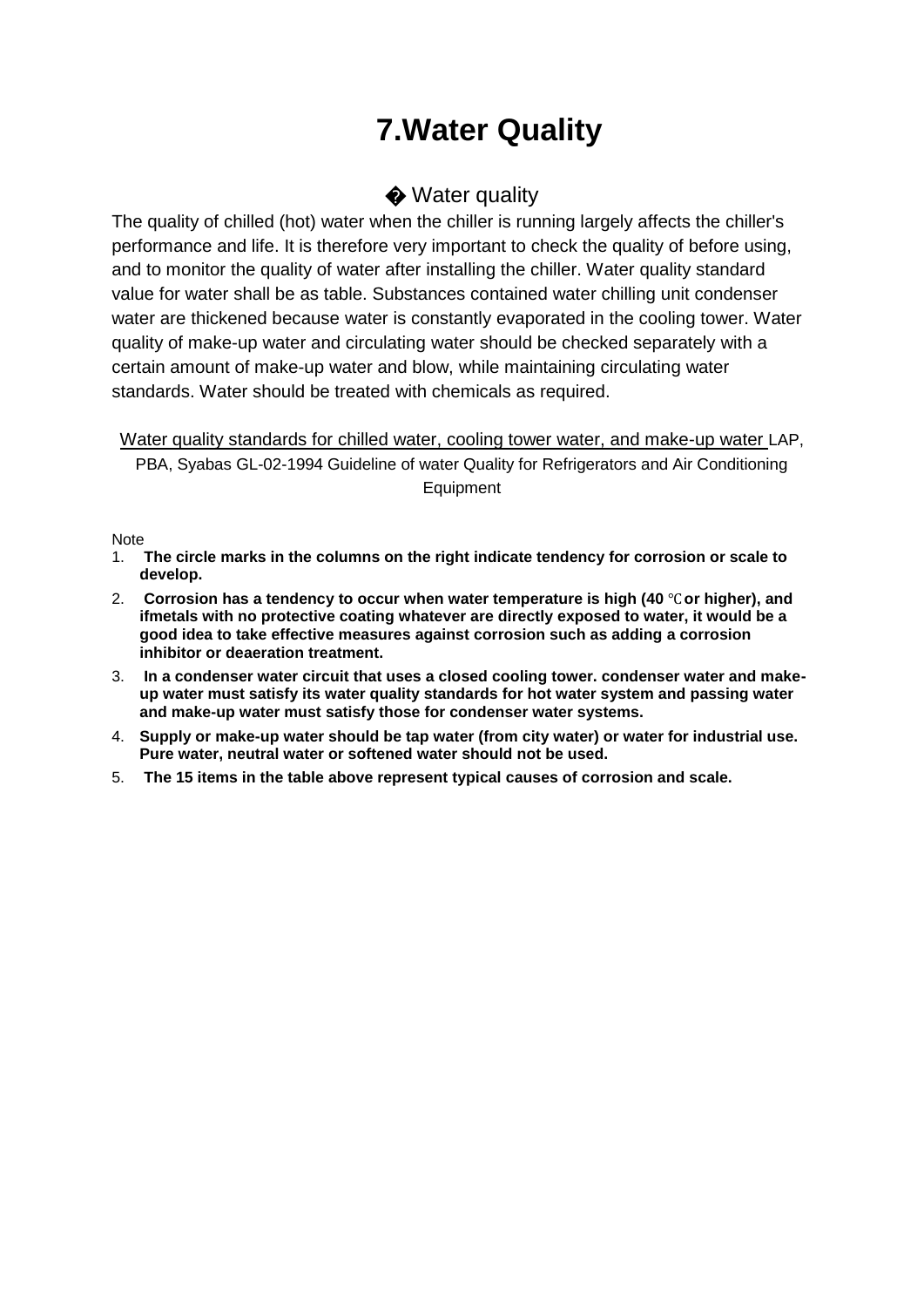| Symptom                                              | <b>Cause</b>                                       |
|------------------------------------------------------|----------------------------------------------------|
| The chiller is stopped during at nights when         | The chiller is equipped with a pump for preventing |
| the temperature falls to round 0 $\degree$ , and the | water inside the piping from freezing that force-  |
| pump not runs (chiller is receving electricity).     | operates.                                          |

|                   |                                                    | Condenser water system                      |                             |                             | Chilled water system                        |                             | Hot water system                                        |                             |
|-------------------|----------------------------------------------------|---------------------------------------------|-----------------------------|-----------------------------|---------------------------------------------|-----------------------------|---------------------------------------------------------|-----------------------------|
| Item(1)(6)        |                                                    | Circulation system<br>Circulatio<br>n water | Make-<br>upwater            | Passingw<br>ater            | Circulation<br>Water(Max.2<br>$0^{\circ}$ C | Make-<br>upwater            | Circulation<br>Water(Over<br>20Max.60°C<br>$^{\circ}$ C | Make-<br>upwater            |
|                   | pH (25°C)                                          | $6.58.2 -$                                  | $6.08.0 -$                  | 6.8 8.0 $\sim$              | 6.88.0 $\sim$                               | $6.88.0 -$                  | $7.08.0 -$                                              | $7.08.0 -$                  |
|                   | Electrical<br>conductivity (ms/m)                  | <80                                         | <30                         | $<$ 40                      | $<$ 40                                      | <30                         | $30$                                                    | <30                         |
|                   | Chloride ions (mgcl-<br>(1)                        | $<$ 200                                     | < 50                        | < 50                        | < 50                                        | $50$                        | < 50                                                    | < 50                        |
| Standard          | Sulfate ions (mgSO <sub>4</sub><br>2/1)            | < 200                                       | < 50                        | < 50                        | < 50                                        | $50$                        | < 50                                                    | $50$                        |
| item              | Acid consumption<br>(pH4.8) (mgCaCO3/ 1)           | < 100                                       | < 50                        | < 50                        | < 50                                        | $50$                        | < 50                                                    | < 50                        |
|                   | <b>Total hardness</b><br>(mgCaCO <sub>3</sub> / 1) | < 200                                       | <70                         | < 70                        | <70                                         | <70                         | < 70                                                    | <70                         |
|                   | Calcium hardness<br>(mgCaCO <sub>3</sub> /)1       | < 150                                       | < 50                        | < 50                        | < 50                                        | $50$                        | < 50                                                    | $50$                        |
|                   | Ionic-state sillca<br>(mgSiO <sub>3</sub> /)1      | <50                                         | $30$                        | <30                         | $30$                                        | <30                         | $30$                                                    | <30                         |
|                   | Iron (mgFe $/$ ) $1$                               | < 1.0                                       | < 0.3                       | < 1.0                       | < 1.0                                       | <0.3                        | < 0.3                                                   | < 0.3                       |
|                   | Copper (mgCu/) 1                                   | < 0.3                                       | < 0.1                       | < 1.0                       | < 1.0                                       | < 0.1                       | < 0.1                                                   | < 0.1                       |
|                   | Sulfide ion (mgS2-/<br>$)$ l                       | Shall not<br>be<br>detected                 | Shall not<br>be<br>detected | Shall not<br>be<br>detected | Shall not be<br>detected                    | Shall not<br>be<br>detected | Shall not be<br>detected                                | Shall not<br>be<br>detected |
| Reference<br>item | Ammonium ion<br>$(mgNH4+/ )1$                      | < 1.0                                       | < 0.1                       | < 1.0                       | < 1.0                                       | < 0.1                       | < 0.3                                                   | < 0.1                       |
|                   | Residual chlorine<br>(mgcl / 1)                    | < 0.3                                       | < 0.3                       | < 0.3                       | < 0.3                                       | < 0.3                       | < 0.25                                                  | < 0.3                       |
|                   | 1) Free carbon<br>dioxide (mgCO2/                  | < 4.0                                       | < 4.0                       | <4.0                        | < 4.0                                       | <4.0                        | <0.4                                                    | < 4.0                       |
|                   |                                                    |                                             |                             |                             |                                             |                             |                                                         |                             |